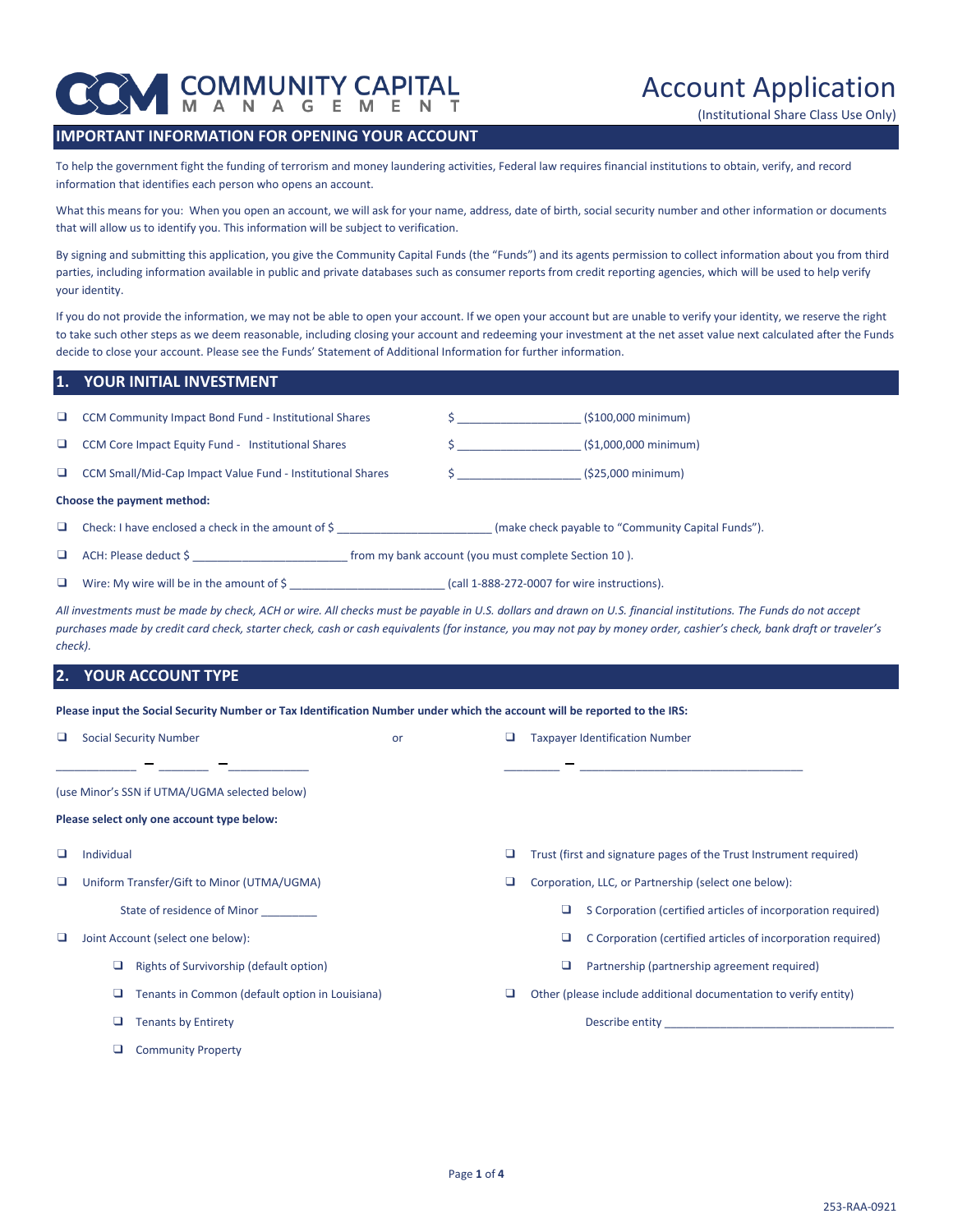| Full Name of Shareholder, Custodian, Primary Joint Owner, Trust, Partnership, Corporation or Other Entity                                                                                                                         |                                 |                                                                          |
|-----------------------------------------------------------------------------------------------------------------------------------------------------------------------------------------------------------------------------------|---------------------------------|--------------------------------------------------------------------------|
| Date of Birth or Date of Trust                                                                                                                                                                                                    |                                 | Social Security Number of Custodian (if UTMA/UGMA selected above)        |
| Full Name of Joint Owner, Minor, Trustee, Partner or Officer of Corporation, if applicable                                                                                                                                        |                                 |                                                                          |
| Date of Birth of Joint Owner, Minor, Partner or Trustee, if applicable                                                                                                                                                            |                                 | Social Security Number of Joint Owner, Partner or Trustee, if applicable |
| Full Name of Joint Owner, Trustee, Partner or Officer of Corporation, if applicable                                                                                                                                               |                                 |                                                                          |
| Date of Birth of Joint Owner, Trustee, or Partner, if applicable                                                                                                                                                                  |                                 | Social Security Number of Joint Owner or Trustee, if applicable          |
| * If needed, please attach a separate list for additional investors, trustees, authorized traders, and general partners of a partnership, including full name, social<br>security number, home street address, and date of birth. |                                 |                                                                          |
| YOUR MAILING/RESIDENCY ADDRESS<br>4.                                                                                                                                                                                              |                                 |                                                                          |
| Please provide your physical street address:                                                                                                                                                                                      |                                 |                                                                          |
| <b>Street Address and Apartment Number</b>                                                                                                                                                                                        |                                 |                                                                          |
| City                                                                                                                                                                                                                              | <b>State</b>                    | Zip Code                                                                 |
| Daytime Telephone Number                                                                                                                                                                                                          | <b>Evening Telephone Number</b> |                                                                          |
| <b>E-Mail Address</b>                                                                                                                                                                                                             |                                 |                                                                          |
| Please provide your mailing address (if different from your physical street address):                                                                                                                                             |                                 |                                                                          |
| <b>Mailing Address</b>                                                                                                                                                                                                            |                                 |                                                                          |
| City                                                                                                                                                                                                                              | <b>State</b>                    | Zip Code                                                                 |
| <b>TELEPHONE AUTHORIZATION</b><br>5.                                                                                                                                                                                              |                                 |                                                                          |

Unless telephone redemptions are declined below, I (we) hereby authorize and direct the Transfer Agent to accept and act upon telephone instructions for redemptions involving an account with a corresponding registration. I (we) also agree that neither the Funds nor the Transfer Agent will be liable for any loss, cost or expense for acting upon any telephone instructions if it follows reasonable procedures in order to verify that telephone requests are genuine.

❑ I (We) **DO NOT** authorize telephone redemptions.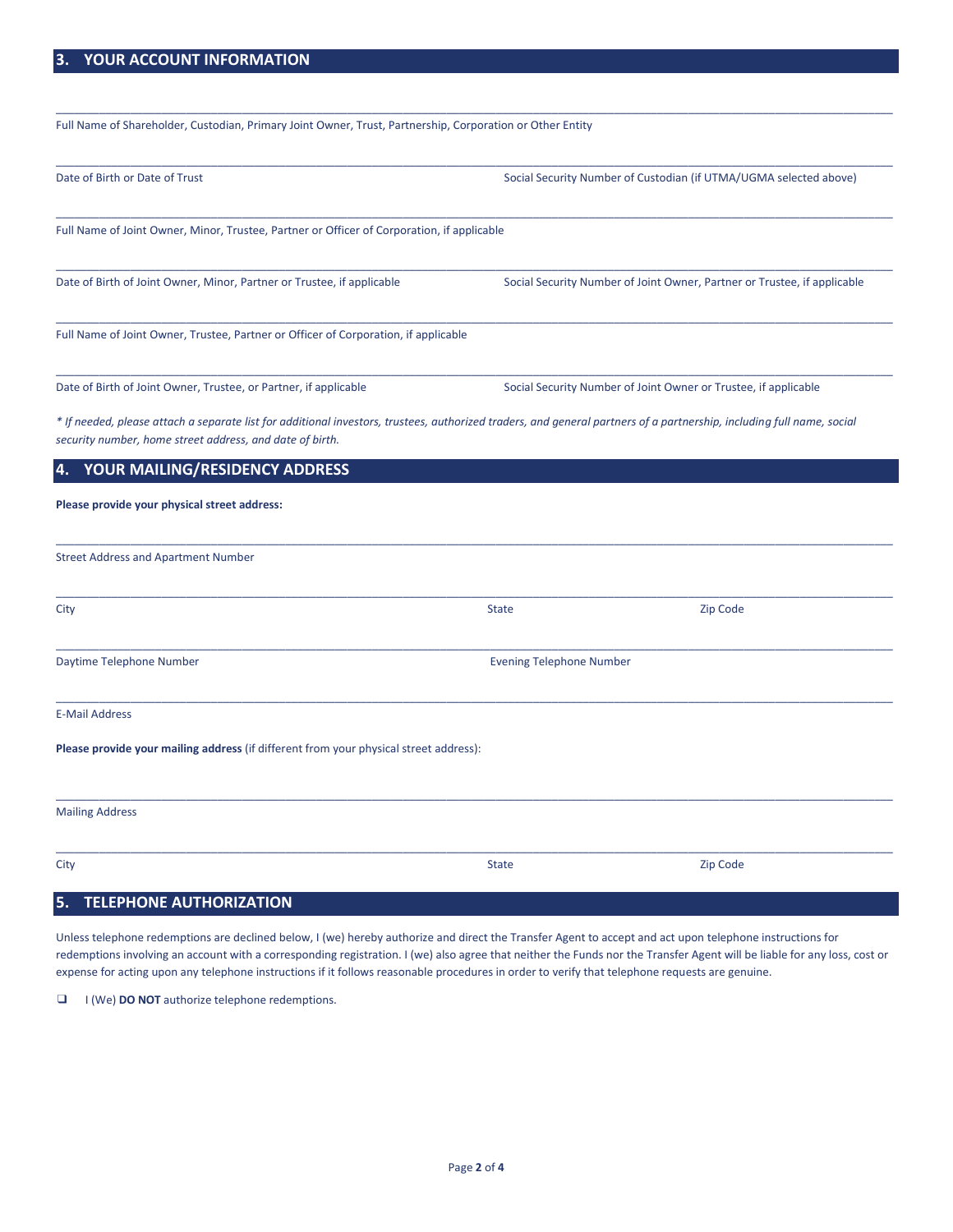## **6. INCOME AND CAPITAL GAIN DISTRIBUTION PAYMENT OPTIONS**

❑ Full Reinvestment: Reinvest all income and capital gain distributions when paid.

- ❑ Capital Gain Reinvestment: Reinvest capital gain distributions when paid; pay income in cash.
- ❑ Income Reinvestment: Reinvest income when paid; pay capital gain distributions in cash.
- ❑ Cash: Pay all income and capital gain distributions in cash.
	- ❑ Send cash payments by check mailed to the address of record.
	- ❑ Send cash payments by Electronic Funds Transfer according to the banking instructions listed in Section 10.

*Please note that if none of the boxes are checked, shareholders are assigned the Full Reinvestment option.*

## **7. COST BASIS ACCOUNTING METHOD ELECTION**

**In order to provide you and the IRS with accurate cost basis information for your covered shares, please elect one of the methods below. If you do not select a method the account(s) will default to First-In, First-Out.**

| □  | Average Cost - averages the cost of all shares            | Highest Cost, First-Out Short Term Shares – shares with the highest short term cost sold first |
|----|-----------------------------------------------------------|------------------------------------------------------------------------------------------------|
| u. | First-In, First-Out - oldest shares sold first            | Lowest Cost, First-Out Short Term Shares - shares with the lowest short term cost sold first   |
| □  | Last-In, First-Out - newest shares sold first             | Highest Cost, First-Out Long Term Shares – shares with the highest long term cost sold first   |
| O. | Highest Cost, First-Out - highest cost shares sold first  | Lowest Cost, First-Out Long Term Shares – shares with the lowest long term cost sold first     |
| □  | Lowest Cost, First-Out - lowest cost shares sold first    | Specific Lot Identification – identify the specific lot of shares sold                         |
|    |                                                           |                                                                                                |
|    | 8. SYSTEMATIC INVESTMENT PLAN (Optional)                  |                                                                                                |
| o  | Systematic Investment Plan (you must complete Section 10) |                                                                                                |
|    | Systematic Investment amount:                             | not to exceed \$25,000 per day)                                                                |

❑ Semi-Monthly, on the \_\_\_\_\_\_\_\_\_ day and the \_\_\_\_\_\_\_\_ day of the month.

Please note that if the day chosen falls on a weekend or holiday, your investment will occur on the next business day. This privilege will be effective 3 business days *after the Funds receive this application.* 

## **9. SYSTEMATIC WITHDRAWAL PLAN (Optional)**

❑ Systematic Withdrawal Plan

Redeem \$\_\_\_\_\_\_\_\_\_\_\_\_\_\_\_ per month on the \_\_\_\_\_\_\_\_\_\_\_\_ day of each month.

- ❑ Check mailed to the address of record.
- ❑ Electronic Funds Transfer to the banking instructions listed in Section 10.

*Please note that if the day chosen falls on a weekend or holiday, your withdrawal will occur on the next business day. If you elected Specific Lot Identification as your cost basis election in Section 7, your Systematic Withdrawal Plan will deplete shares using the First-In, First-Out method.*

| 10. BANK ACCOUNT INFORMATION (Optional)                                |                           |                        |                 |  |  |
|------------------------------------------------------------------------|---------------------------|------------------------|-----------------|--|--|
| Check type of account (please attach a voided check):<br>⊔             | <b>Checking Account</b>   | <b>Savings Account</b> |                 |  |  |
| Name of Bank                                                           | <b>ABA Routing Number</b> | <b>Account Number</b>  |                 |  |  |
| <b>Bank Address</b>                                                    | City                      | <b>State</b>           | <b>ZIP Code</b> |  |  |
| <b>Registration on Bank Account</b>                                    |                           |                        |                 |  |  |
| Bank Account Owner(s) Address (if different from address in section 4) | City                      | <b>State</b>           | <b>ZIP Code</b> |  |  |